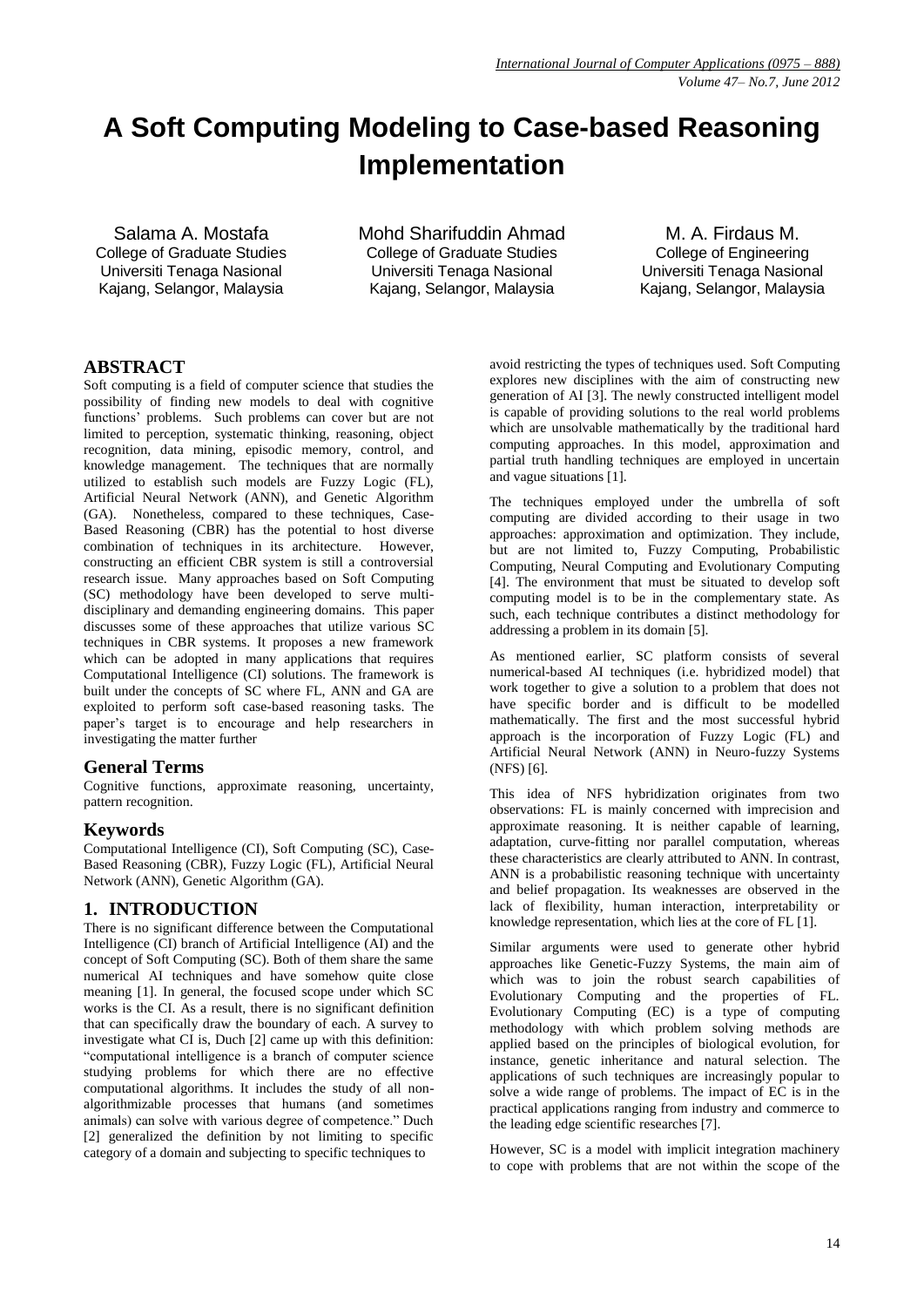more traditional hard computing techniques. Fig. 1 describes SC system main contents.



**Fig 1: Soft computing [8]**

The SC combination shows a way of processing problems when a precise model is either unapproachable or unaffordable due to its complexity.

# **2. REASERCH OBJECTIVES**

There are many applications in which Case-Based Reasoning (CBR) integration with the soft computing techniques are made. In this research, a brief description to such integration is made to assist the reader gain some insights into the scope of soft CBR applications. The objectives of the research are as follows:

- To list out some possible combinations of CBR with soft computing techniques.
- To propose a framework that can provide soft CBR approach based on the reviewed combinations.

#### **3. CASE-BASED REASONING**

Case-Based Reasoning (CBR) is an AI technique that has reasoning ability by remembering previously experienced cases. For computer reasoning purposes CBR system has been formalized into four main steps: *Retrieve*, *Reuse*, *Revise* and *Retain*. All the four steps are utilized to control data flow of the CBR to produce reasoned result (see Fig. 2) [9], [10]. It records and documents cases and then searches the appropriate cases to determine their usefulness in solving new cases presented to the expert.

The case's main components are the problem (or its symptoms), the solutions, and annotations about the solution derivation. The following gives brief descriptions of the main steps in CBR architecture [9], [10]:

**Step1-** *Retrieve*: When a new case arises, the CBR retrieves the most similar case or group of cases to the given problem from the case base.

**Step2-** *Reuse*: In this step, the information, knowledge, and solution in the retrieved case or cases are used to solve the target problem if there is a perfect match. This usually involves adapting the solution as needed to fit the new circumstance.

**Step3-** *Revise*: If a perfect match is not found having mapped the previous problem to the target situation, revising and adapting the most similar case or group of cases as appropriate are made in this step. The revision of the solution needs to be verified to ensure its acceptance. The verification method used however, depends on the model structure, the application itself, and the way the revision is performed.

**Step4-** *Retain*: After the solution has been successfully adapted to the target problem, the new experience or resultant case is saved as a new case in the case base. The case base is updated by saving the newly learned case to be utilized in the next problem solving cycle. In the retain step however, there might be unlearning process involved to prevent out-dated or obsolete cases in the case base.



**Fig 2: CBR cycle**

From Fig. 2, there are two possible cycles in the CBR. The first one, marked 1, represents an existence of a similar case in the case base and only the retrieve and reuse steps are required. While in 2, the CBR performs all the four steps in an incomplete match solution cycle.

In the present work, the retrieval process is performed on the basis of cases similarity measurement to determine cases classification which is handled by FL. ANN is used in the revision step of the CBR cycle by processing the collected data from the retrieve step and finding the solution. The solution is found based on the most similar cases analysis. Then the process of the solution retaining step is delegated to the GA.

### **4. WHY CASE-BASED REASONING**

CBR as a field deals with both theoretical and practical problems to convey reliable and plausible reasoning. It has been affected by a number of other fields, for instance, cognitive science, knowledge-based systems, machine learning, databases, information retrieval, fuzzy logic and neural networks [11]. There are also a lot of commonalities with other fields such as uncertainty, pattern recognition, and statistics. Fig. 3 depicts the main fields influencing the CBR [12].

CBR is an open domain for integrating and combining various types of techniques. It is right to mention that many hybrid systems incorporate the use of CBR. Some examples and supporting works are [12], [13], [14], [15], [16], [17] and [18]. CBR has all the potentials of a complete AI framework by having the ability to easily adopt other AI techniques in its reasoning cycle [9]. It can deal with both computational and knowledge base problem solving intelligence [19].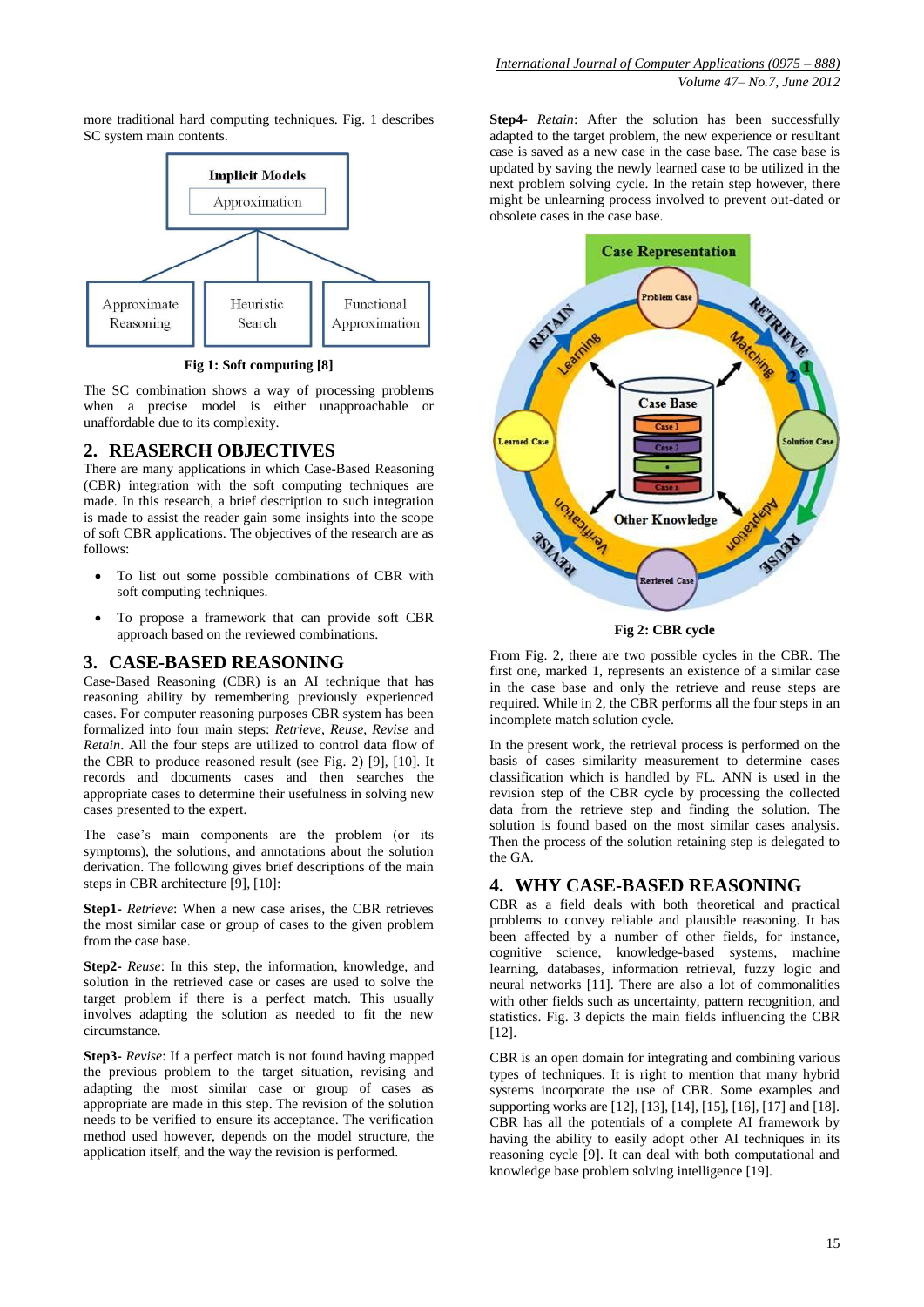

**Fig 3: Main fields influencing the CBR**

The traditional AI techniques tend to solve incidents from first principle (fundamental bases) while CBR systems produce solutions to the new incidents by using the knowledge of past experiences [20]. It can use solutions that are stored in its case base to solve similar repetitive problems which reduce the solution cost. Solution validation cost is also saved as a result of its previews availability. Furthermore, if there is no similar case in the case base, generating and verifying the solution in the revision step is established based on the experiences of the existing case which presents a starting milestone instead of having to start from scratch, especially in applications where data are too scanty [21].

Knowledge growth in CBR supports incremental, sustained learning. After CBR solves an incident, it makes the incident available for future incidents (i.e. the retain step). Unlike other AI techniques, CBR system's expertise resides in a case library (i.e. the case base and the general knowledge), rather than being encoded in the form of rules. This helps the knowledge and the reasoning process to be implicit in the solution or explicitly recorded as a reused component (this is known as *"derivational analogy"*) [9]. Finally, CBR advantages excel in complicated situations such as when the required rules are difficult to formulate and when the cases' solutions are readily available but the domain expert is not available, unreliable, uncooperative, or inconsistent [22].

#### **5. CBR COMBINATION WITH SC TECHNIQUES**

In many situations, the AI techniques that are applied to a particular system need not be exclusive alternatives to each other but can be seen as complementary tools that can be brought together within a hybrid system. In addition, there is a wide variety of combination techniques that can be applied to particular problems. Such systems include knowledge-based systems, computational intelligence techniques, and conventional programs [19].

CBR is a popular technique that is capable of exploiting the stored knowledge to handle similar incidents. Combinations of CBR with other intelligent techniques have been explored, deriving effective knowledge representation schemes. Although some types of combinations have been mostly explored, other types have not been thoroughly investigated. CBR as a framework has the flexibility to combine with other

intelligent techniques effectively [23]. The combinations can either involve embedded approaches in which the CBR is the primary intelligent method that embeds one or more intelligent methods to assist its internal online and offline tasks or other possibilities, that is, a collection of AI techniques including externally connected CBR to perform tasks for which different representation formalisms are required or available.

The popular AI techniques' combinations in which CBR represents the key aspect involves combinations with soft computing methods, model-based reasoning (MBR), rule based reasoning (RBR), and other intelligent methods like ontologies [24]. Moreover, CBR can be combined with multiple intelligent systems in multi-integrated paradigms. Distinctive examples of utilizing multiple soft computing methods within the CBR cycle are presented in [25], [26] and [27].

In [25], each step of the CBR cycle is represented by one or more of the soft computing methods. Specifically, ANN is used in the retrieve step, the reuse step is applied using radial basis neural network, the revise step is implemented using Fuzzy Logic system and the combination of the three performs the retain step. In [26], non-embedded coupling approaches are applied. CBR system is combined with Neurosymbolic method in the reconciliation coupling approach [24]. Some of the CBR and soft computing combinations methods are elucidated in the following subsections.

Wen-der Yu and Yan-ching Liu [27] propose a new data mining technique from the hybridization of both numeric and symbolic reasoning techniques and investigate the higher mining accuracy by examining several combinations including CBR with ANN and NFS. The experimental result shows that CBR and NFS hybridization score the highest accuracy. The system framework of the proposed Hybrid CBR by [27] is outlined in Fig. 4.



**Fig 4: Generic framework of hybrid CBR**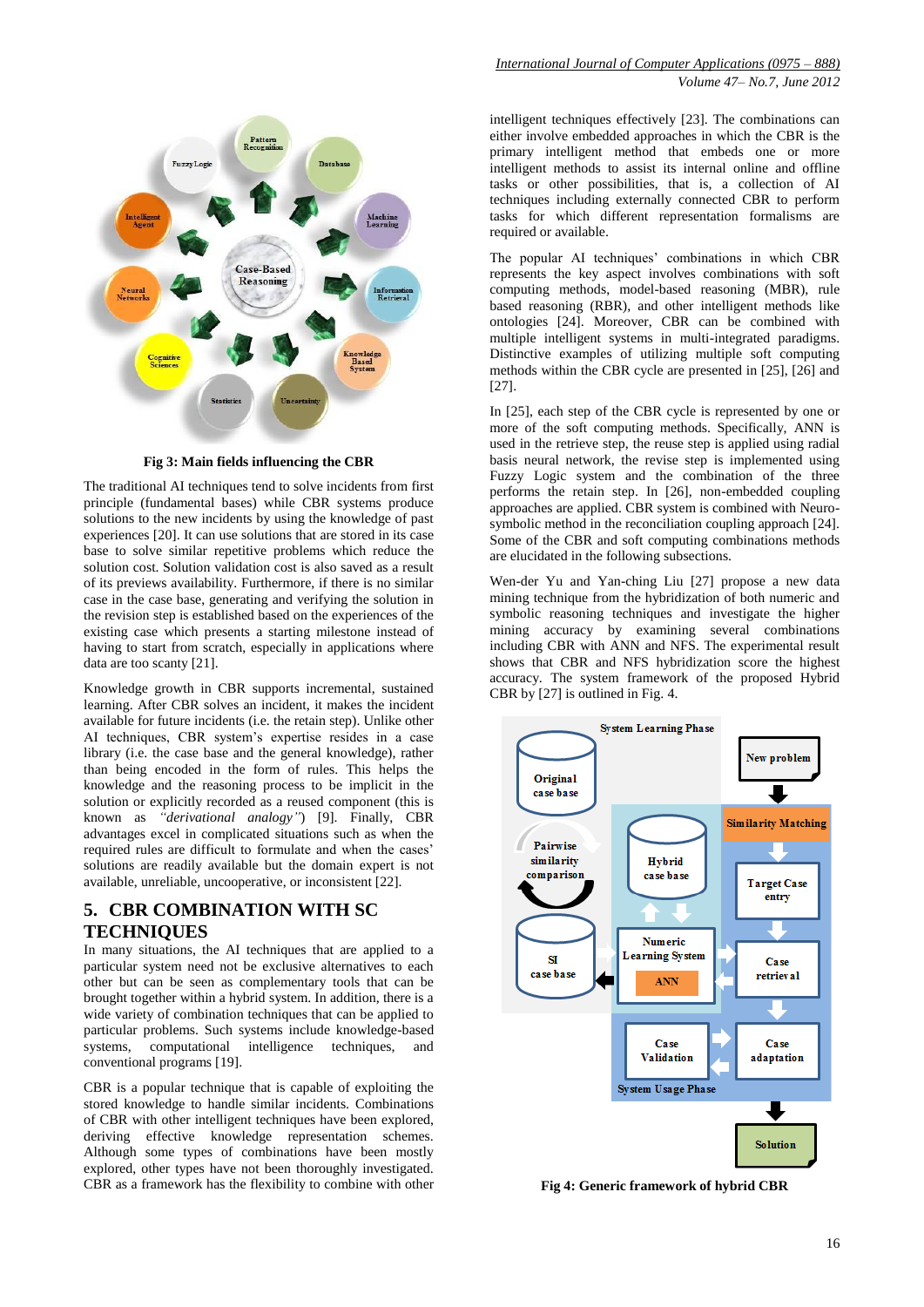# **5.1 Combinations of CBR with FL**

CBR in some states tolerate uncertainty and imprecision and managing both are of high importance in ensuring accuracy and precision [28]. This is dependent on the applications and technology used within the CBR. The sources of uncertainty and imprecision in CBR are: insufficient information required for decision making, different contexts and respective information that give different meaning, and poor definition of goals and objectives by the user. Moreover, CBR as a system encounter indistinct mechanism that can justify the decision made [29]. As a result, uncertainty and vagueness are inherent in various CBR tasks.

The use of Fuzzy Logic (FL) in CBR cycle for different purposes is very common. FL can be applied in CBR system for imprecision handling. The incorporation of FL in a CBR system leads to improve the overall system performance and eliminate some of its deficiencies [30]. The possible employment of FL in the CBR system can take place as follows:

- In case representation: Fuzzy representation of the design case assists in constructing precise features to the cases from the provided information, consequently the retrieve phase [31].
- In case indexing and retrieval: Assigning degree of membership to the cases' features to be selected based on specific criteria [30]. Consequently, it can assist in cases similarity measurement and matching mechanism as in [32] and [33]. The Aggregation of both improves the retrieval results and deciphering the imperfect knowledge [34].
- In case adaptation: Fuzzy rules can be utilized to distribute the solution in such a way that can lead to problem resolution [23]. The membership functions of FL are responsible for performing the adaptation by manipulating the values of the respective parameters of the retrieved cases [35].
- In revision: Providing solutions to uncertain or incomplete cases [25]. Revision might require combinations of methods rather than one method as a result of its complexity.

Case base maintenance: FL can be employed to eliminate redundant or contradictory solutions in the CBR case base. As the new case needs specific representation and indexing the revised solution requires the same treatment [9]. In this matter, FL can almost play the same role in the retrieve step. In addition, cases matching and similarity measurement is also required to maintain the case base. However, this type of employment is costly and may require a lot of operators to handle the volume of the new cases [6].

### **5.2 Combinations of CBR with ANN**

In some situations of insufficient knowledge, Artificial Neural Network (ANN) performs better than CBR especially when it is difficult to express data in a symbolic representation, for example, in network intrusion detection where ports, addresses, protocols, etc. are in numeric form. Their field of application leans towards pattern recognition (i.e. when a lot of points are provided as raw data e.g. vision, speech, image processing). Due to the fact that there are many types of ANNs that have been developed, for instance, Single-Layer Perceptron (SLP), Multi-Layer Perceptron (MLP), Radial Basis Function (RBF) and Hopfield networks, their capabilities for performing tasks like clustering, prediction, and classification are also different [19].

Recently, there are many applications that are built with the combination of the CBR and the ANN (e.g. [25], [26]) in which ANN performs various internal CBR tasks. ANN is usually employed by CBR to perform tasks related to its reasoning step. For instance, ANN can be employed to extract new knowledge from the existing one to be exploited by CBR. As such, the ANN characteristics of parallelism, adaptability, generalization, robustness to incomplete data handling are practically used [30]. The following are possible applications of ANN in CBR systems.

- In case retrieval: ANN is very tolerant in dealing with incomplete data with an acceptable performance in retrieval. For better performance however, the coverage of the ANN domain has to be exhaustive during the learning phase. In view of these advantages, ANN and CBR integration cooperate to handle sophisticated problems, for instance, the PATDEX system [36], [37]. Clustering the available cases in the numerical CBR is another implementation to the ANN in the CBR retrieval as in [9].
- Performing adaptation: Since, CBR adaptation ability deteriorates if there are no exact similar cases, ANNs such as MLP and RBF can be applied in the CBR adaptation. In [38] for instance, ANN is used for parameter adaptation to predict solutions to unfamiliar cases. Likewise, MLP with one hidden layer was developed for this purpose using back-propagation algorithm for training. [35]. Yet, RBF has the advantage over MLP in the situation of poor number of available cases.
- Case feature weighting: the ANN can be utilized to learn the global feature weights (i.e. assigning weights to the case features) [32]. This can assist in case similarity measurement in the retrieve and reuse steps. In essence, feature weights show priority/importance and thus, the relation of the available features.

### **5.3 Combinations of CBR with GA**

Genetic Algorithm (GA) integration in CBR system is for optimization purposes, which can be utilized in different aspects. Some of the possible utilizations of GA in the CBR system are as follows:

- Indexing and retrieval optimization: In the case similarity measurement, GA can be used to generate and assign weights to the cases' features [10], [39]. This can help in determining features and case selection and retrieval with a minimum predictive error [40]. In addition, instance selection results from this process by reducing the search space and finding the optimal cases to be retrieved [41].
- Case adaptation enhancement: In situations of many similar case solutions, GA can be utilized to select the best case among them or it can select the best features from the given cases to be presented as a new case to be used (i.e. case feature discretization) [42]. Another technique is proposed by [43], the GA population is initiated from the retrieved data, mutation and crossover operators are utilized to generate the required population and the fitness function evaluates the generated solution.
- Parameter adjustment: It is another approach that is used in case adaptation enhancement. GA is employed to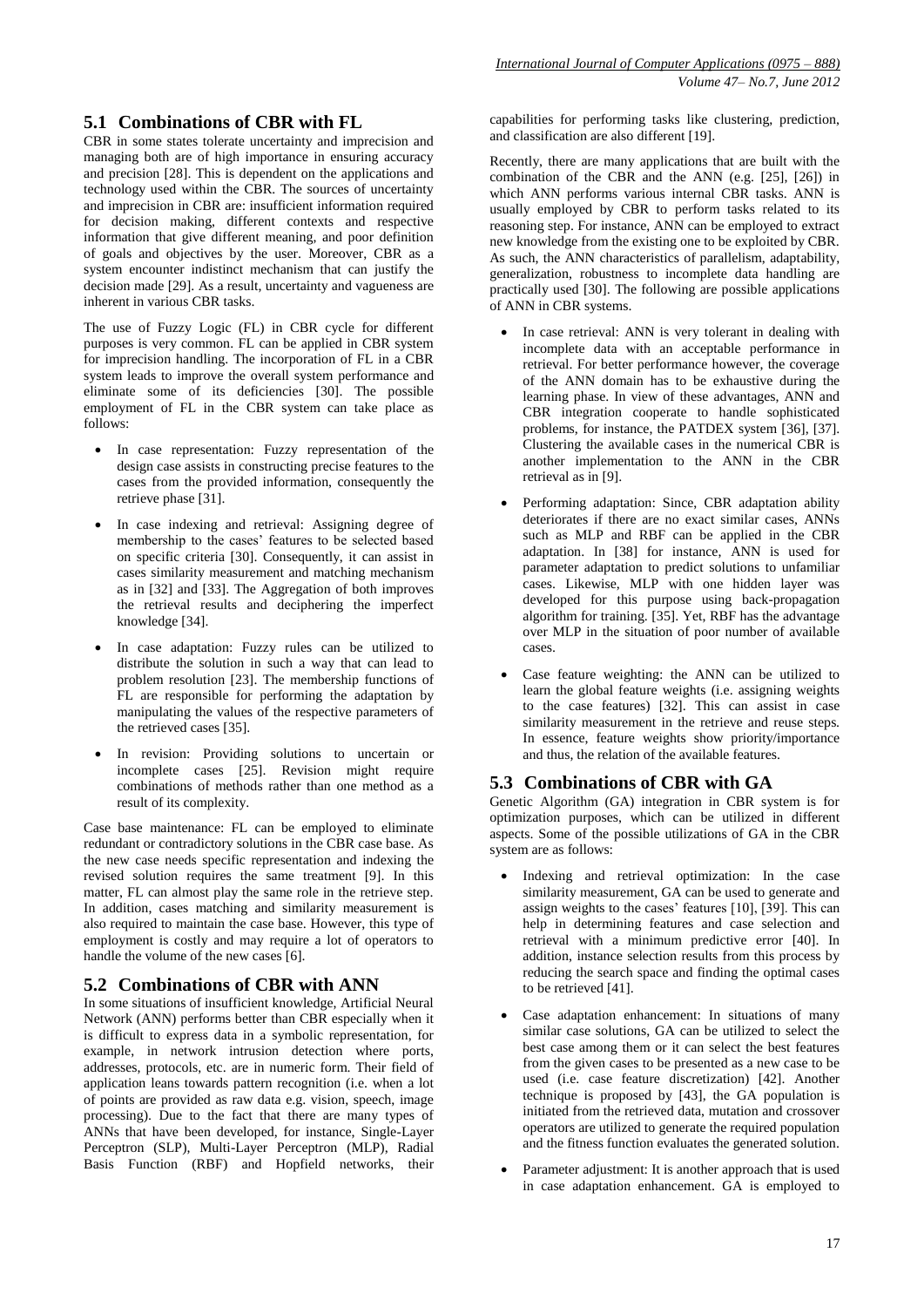determine the amount of adjustment needed to modify the solution [6].

• General purpose: It is more convenient to enable the GA to work on more than one aspect of the CBR than one particular problem (e.g. [40], [41] and [44]). In [44], GA is utilized to generate useful cases of the proposed CBR module. Besides, it also handles various steps of the CBR module such as evaluation and retrieval, adaptation, and learning for refining the module performance. For case evaluation and retrieval enhancement, a fitness measure of a case that is based not only on the combination of its features values, but also on it being a member of the case base, is proposed.

The synergy between CBR and GA can take another form. CBR can be employed for enhancing GA performance by enabling it to work in a dynamic mode. In this case, the chromosome of the GA can be represented in case form with the privileges of the CBR's four manipulation steps as in new chromosomes generation and periodical injection as described in [45]. Moreover, in the GA learning, several concepts can be applied with the assistance of the CBR such as meta-genetic code, injection, breakthrough, population migration, refinement, and deterministic mating [44]. In addition, CBR can be utilized to track and record the history of GA during its optimization processes. This can help to improve GA performance by remembering the shortest and the best needed activities and/or strategies used to a particular problem such as remembering the best initial population [46]. In a more complicated approach, CBR can be utilized in GA operators' selection. In this type of GA, multi-operators are applied to find the optimal solution. CBR operators sequence selection is made based on specified attributes.

#### **6. THE PROPOSED FRAMEWORK**

This paper provides a treatise in a unified framework describing how soft computing methods can be utilized in constructing and maintaining CBR system. The framework is a result of the reviewed possible combinations of CBR and SC that were analysed to find the best integration for each of the SC techniques in the CBR system. Other proposed combinations are ignored due to poor impact, less appropriate, highly specific or the availability of other efficient ways [27], [47].

The proposed framework exploits the conspicuous impact of the SC techniques to build an amalgamated computational entity. The conception of the SC techniques is to augment the four major steps of the problem-solving life cycle of the CBR, specifically, in case indexing, selection and retrieval, case adaptation, case revision, CBR learning and case base maintenance. The result is a soft case-based reasoning which can be utilized in different real world applications.

In the proposed framework, the case is broken down to a number of features. Each feature consists of a number of elements. The elements describe the property of the corresponding feature, while the features describe the overall case. This structure of the case can help in simplifying the processes of the reasoning cycle. Fig. 4 shows an abstract example of the proposed case representation.



**Fig 5: The proposed case representation**

In the figure, E is the element of the feature, n is the number of features in the case, and m is the number of elements of the corresponding n feature. To avoid system complexity, n and m are to be equal in all the cases. When a problem takes the system's case form and the features are obtained, searching of similar cases in the case base is performed.

The search algorithm used is designed for the application that it is situated in. Similarity measurement of both cases and features is then made and each component weight is consequently obtained. The cases with the highest rate of weights are retrieved as relevant cases. Then FL classifies the relevant cases into complete-match, partial-match, and nomatch cases based on the membership that each case has with the problem case. All the above are exploited in the retrieve step shown in Fig. 6.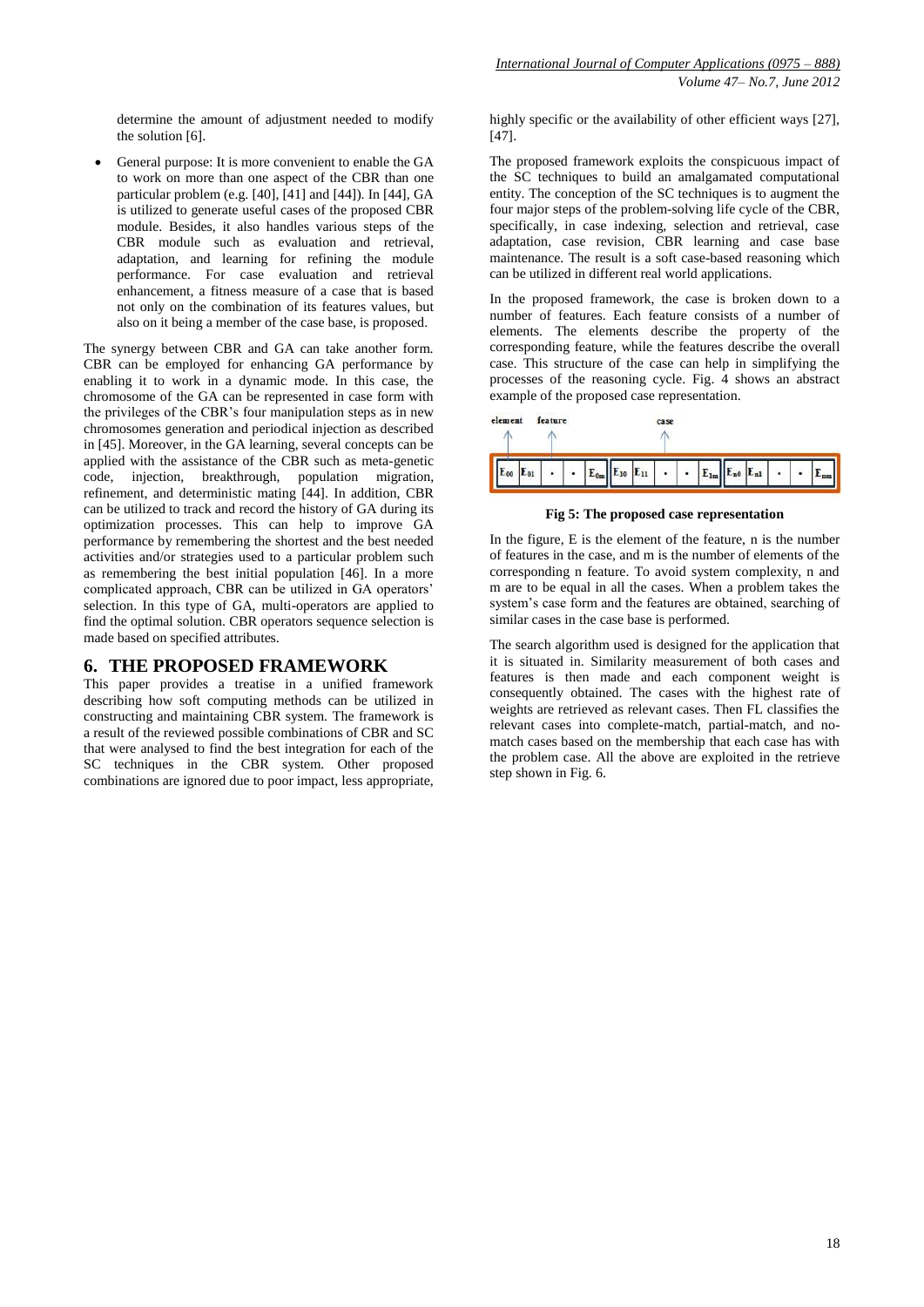*Volume 47– No.7, June 2012*



**Fig 6: The proposed soft CBR framework**

If there is a complete-match, the solution is adapted to solve the problem. The adaptation might require some changes to the case solution to satisfy the problem. The solution is then used and the result is evaluated and validated. The collected information during the adaptation is added to the solution case. If there is no-match, external sources are needed to solve such problems and the solution is stored in the case base to be matched and used. Finally, if there is a partial-match, the partial-match cases and the obtained weights are numerically formatted to prepare for the revision.

ANN is proposed in the revise step to generate solution to the semi-familiar incidents. The solution is generated based on the partial-match relevant cases and the weights of these cases which are found during the retrieve step. The partial-match cases are the input to the ANN (they might need clustering operation) and the weights of the features can play a role in the ANN weights and bias setting. The ANN has to be trained to handle such tasks. The proposed training utilizes the available cases as examples with fixed corresponding outputs. We do not specify the type of ANN used because its type selection depends on the application's needs. In addition, the ANN training algorithm selection depends on the ANN type [48]. However, the ANN has the ability to learn associations between input vectors and associated outputs. The underlying reasons for the associations are unclear. These associations are effectively encoded in the weightings on the interconnections between the neurons. Efforts have been made to automatically extract, from the network, equivalent rules that can be readily understood and to write verification rules to check the validity of the network's output [19].

The generated solution during the revise step is adopted after ensuring its correctness. Reliance on the output from the ANN without any means of verification is not acceptable. It has, therefore, been proposed that rules have to be used to verify

that the ANN output is consistent with its input [48]. Neural networks are good at interpolation (i.e. finding solutions by constructing new data from the given data) but poor at extrapolation when the solution is out of the given data scope [19]. One solution to the extrapolation problem in ANN, however, is to train it again to overcome the unfamiliar data and to have better fitting.

The retain step in the proposed framework has a case base maintenance system. This system can be handled by different techniques such as GA. The reason behind applying such system is to reduce storage redundancy as well as improve retrieval efficiency [6]. The revised case is to be checked and learned by retaining it in the case base. As a part of case base maintenance, the less useful case is to be eliminated during the unlearning period. Less useful case selection is made based on the case similarity measurement that is held between the revised case and the available cases. Usability parameters can also be utilized in determining the less useful cases. Such parameters contain information about each case state (i.e. number of time used, time of usage, and similarity level). As a result, the non-useful case is replaced with the revised case.

#### **7. CONCLUSION AND FUTURE WORK**

The soft computing techniques that are utilized in the Case-Based Reasoning (CBR) system application show observed improvement such as in the multiple selection criteria handling, case retrieval accuracy, and system adaptation ability. Use of the membership function in the retrieve step enhances case selection. The incorporation of Artificial Neural Network (ANN) leads to better generalization by exploiting its learning advantages which enhances the performance of case adaptation. The appropriate combinations of techniques in any system depend on the type of problem and the available data.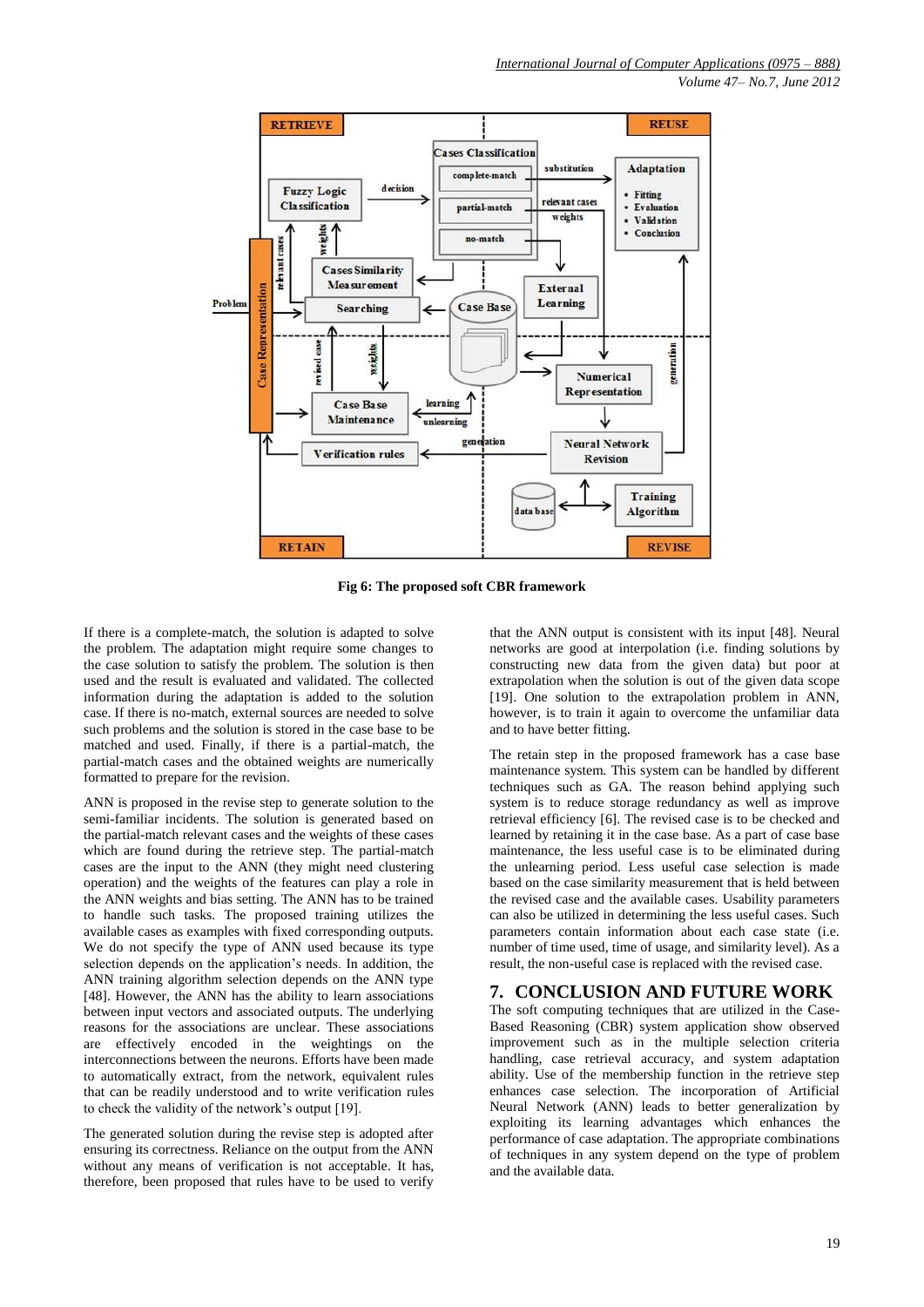The soft computing objective is to develop models that can be utilized in solving problems in an intelligent way whenever there is no existing other ways to solve the problems or the existing ways are not good enough. The proposed framework is a good option for complex systems that might have nonlinear, time-variant and/or ill-defined cases. Moreover, its usefulness is in situations where the option of mathematical model is either too difficult to encode, does not exist and/or is too complicated and expensive to be made correctly.

General areas that need this kind of framework encompass: classification, scheduling, data mining, control, prediction, optimization and decision support. It is believed that this paper's idea can contribute significantly in improving the quality of CBR cycle. The combination of soft computing methods used can stabilize the level of guessing and approximation through CBR additional learning properties.

The proposed soft CBR employs Fuzzy Logic (FL) and ANN for its performance capability enhancement when FL is utilized to set ANN parameters. With this combination, CBR is converted to a very powerful computational framework. As an addition to this research, a study on the possibility of applying Genetic Algorithm (GA) in the revision part of the proposed CBR cycle is achievable. Moreover, utilizing the framework in a real world application, for instance, object recognition in computer vision application is also being considered.

#### **8. REFERENCES**

- [1] L. Magdalena, "What is Soft Computing? Revisiting<br>Possible Answers," International Journal of Possible Answers," *International Journal of Computational Intelligence Systems*, vol. 3, No. 2, pp. 148-159, 2010.
- [2] W. Duch, "What is Computational Intelligence and Where Is It Going?" *Studies in Computational Intelligence*, vol. 63, pp 1–13. 2007.
- [3] H. R. Enrique, "Soft Computing: Coping with Complexity," *International Journal of Computational Intelligence Systems*, Vol. 3, No. 2, 190-196, 2010.
- [4] P. P. Bonissone, Y. T. Chen, K. Goebel and P. S. Khedkar, "Hybrid Soft Computing Systems: Industrial and Commercial Applications," *Proceedings of IEEE*, vol. 87, No. 9, pp. 1641–1667, 1999.
- [5] I. J. Rudas and J. Fodor, "Intelligent Systems," *International Journal of Computers, Communications, and Control*, vol. 3, pp. 132–138, 2008.
- [6] K. P. Sankar, and C. K. Simon, "Foundation of Soft Case-Based Reasoning," *John Wiley & Sons, Inc*., Hoboken. New Jersey, 2004.
- [7] A. E. Eiben and J. E. Smith, Ed., "Introduction to Evolutionary Computing," *Springer*, 2nd ed. ISBN: 978- 3-540-40184-1, 2007.
- [8] S. W. Kercel, "Guest Editorial Special Issue: Industrial Applications of Soft Computing," *IEEE Trans. on Systems, Man and Cybernetics-Part C*, vol. 36, No. 4, pp. 450–452. 2006.
- [9] A. Aamodt, and E. Plaza, Case-Based Reasoning: Foundational Issues, Methodological Variations, and System Approaches: AI Communications, IOS Press, 1994, Vol. 7, No. 1, pp. 39-59.
- [10] L. De Ma`ntaras, R. Mc Sherry, D. Bridge, D. Leake, D. Smyth, B. Craw, S., et al., "Retrieval, Reuse, Revision

and Retention in Case-Based Reasoning," *Knowledge Engineering Review*, vol. 20, No. 3, pp. 215–240, 2005.

- [11] S. Sathasivam, "Applying Knowledge Reasoning Techniques in Neural Networks," *Australian Journal of Basic and Applied Sciences*, vol. 6, No. 2, pp. 53-56, 2012.
- [12] K. D. Althoff, "Evaluating Case-Based Reasoning Systems: The INRECA Case Study. Habilitationsschrift," Postdoctoral thesis, Department of Computer Science, University of Kaiserslautern, 1997.
- [13] A. Aamodt, "Explanation-Based Case-Based Reasoning," In *Wess, Althoff & Richter*, pp. 274-288, 1994.
- [14] D. W. Aha and J. Daniels, (Eds.), "Case-Based Reasoning Integrations," *Papers from the AAAI 1998 Workshop*, 1998.
- [15] B. Lees, (ed.), "Workshop on Hybrid Case-Based Reasoning Systems," In *Schmidt & Vollrath*, 1999.
- [16] D. W. Aha, "The Omnipresence of Case-Based Reasoning in Science and Application," *Knowledge-Based Systems*, vol. 11, No. 5-6, pp. 261-273, 1998.
- [17] S. K.. Pal, T. S. Dillon and D. S. Yeung, (Eds.), "*Soft Computing in Case-Based Reasoning*," *Springer Verlag*, London, 2000.
- [18] A. Aamodt, "Knowledge Acquisition and Learning by Experience-the Role of Case-Specific Knowledge. In *Kodratoff and Tecuci (1995),* pp. 197-245, 1995.
- [19] A. A. Hopgood, Ed., *Intelligent Systems for Engineers and Scientists*, 2nd Ed., CRC Press, 2001.
- [20] P. N. Sakolnakorn, Knowledge Management System Improvement Towards Service Desk of Outsourcing In Banking Business, Master thesis, King Mongkut's University of Technology, North Bangkok, 2007.
- [21] D. Doyle, A. Tsymbal and P. Cunningham, "A Review of Explanation and Explanation in Case-Based Reasoning," Technical Report TCD-CS-2003-41, Trinity College Dublin, 2003.
- [22] B. U. Haque, R. A. Belecheanu, R. J. Barson and K. S. Pawar, "Towards the Application of Case-Based Reasoning to Decision Making in Concurrent Product Development (Concurrent Engineering), *Knowledge-Based System*, vol. 13, No. 2-3, pp. 101–112, 2000.
- [23] J. Prentzas and I. Hatzilygeroudis, "Categorizing Approaches Combining Rule-Based and Case-Based Reasoning," *Expert Systems*, Vol. 24, No. 97-122, 2007.
- [24] J. Prentzas, I. Hatzilygeroudis, "Combinations of Case-Based Reasoning with Other Intelligent Methods," *International Journal of Hybrid Intelligent Systems, ISO Prss,* vol. 6, No. 4, pp.189-209, 2009.
- [25] F. Fdez-Riverola and J. M. Corchado, "FSfRT: Forecasting System for Red Tides," *Applied Intelligence*, vol. 21, pp. 251-264, 2004.
- [26] K. M. Saridakis and A. J. Dentsoras, "Case-DeSC: A System for Case-Based Design with Soft Computing Techniques," *Expert Systems with Applications*, vol. 32, pp. 641-657, 2007.